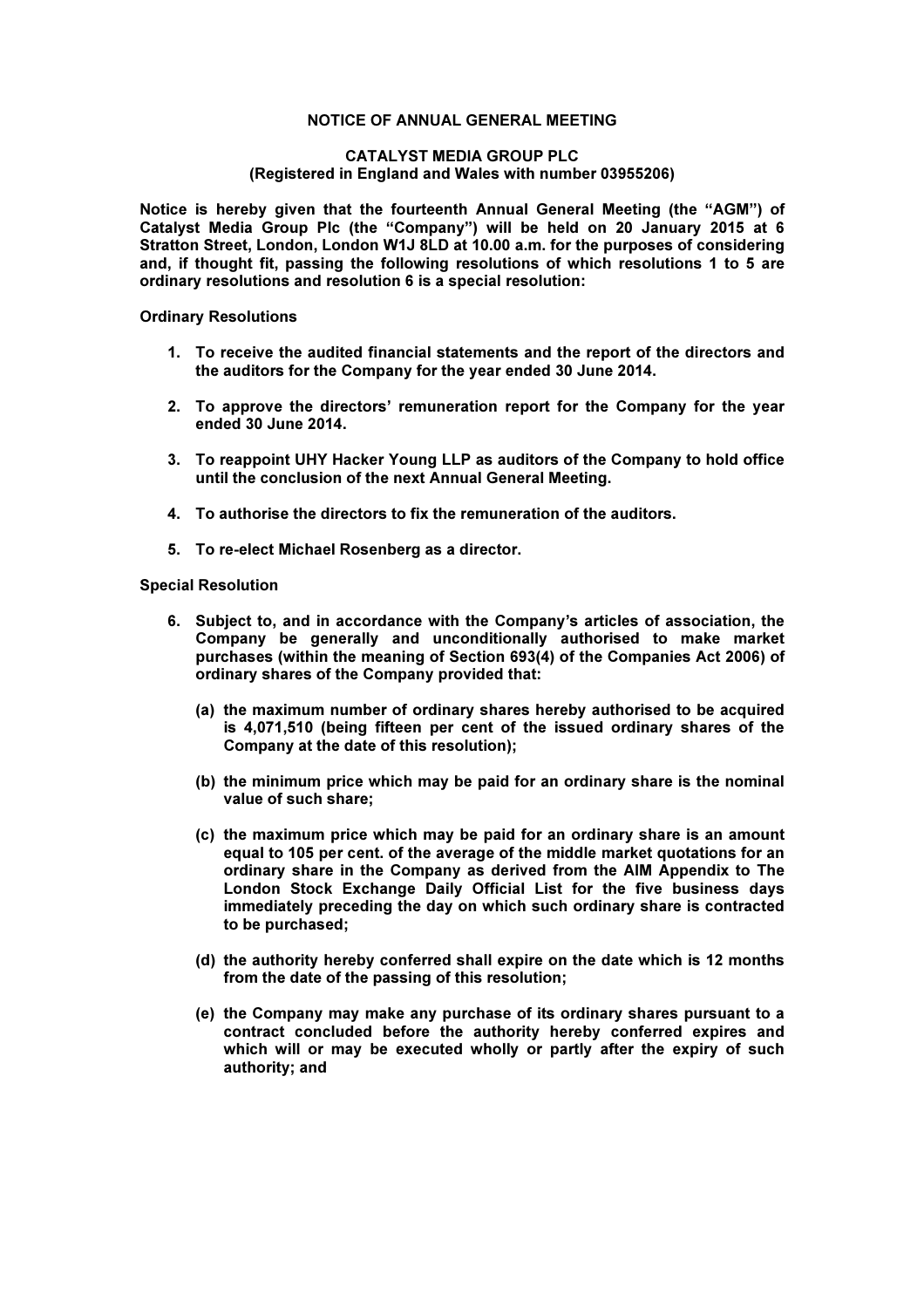(f) all ordinary shares purchased pursuant to the authority conferred by this resolution shall be cancelled immediately on completion of the purchase or held in treasury (provided that the aggregate nominal value of shares held as treasury shares shall not at any time exceed ten per cent. of the issued ordinary share capital of the Company at any time).

By order of the Board

Michael Rosenberg OBE Chairman

Registered Office: Quadrant House, 4 Thomas More Square, London E1W 1YW

Date: 2 December 2014